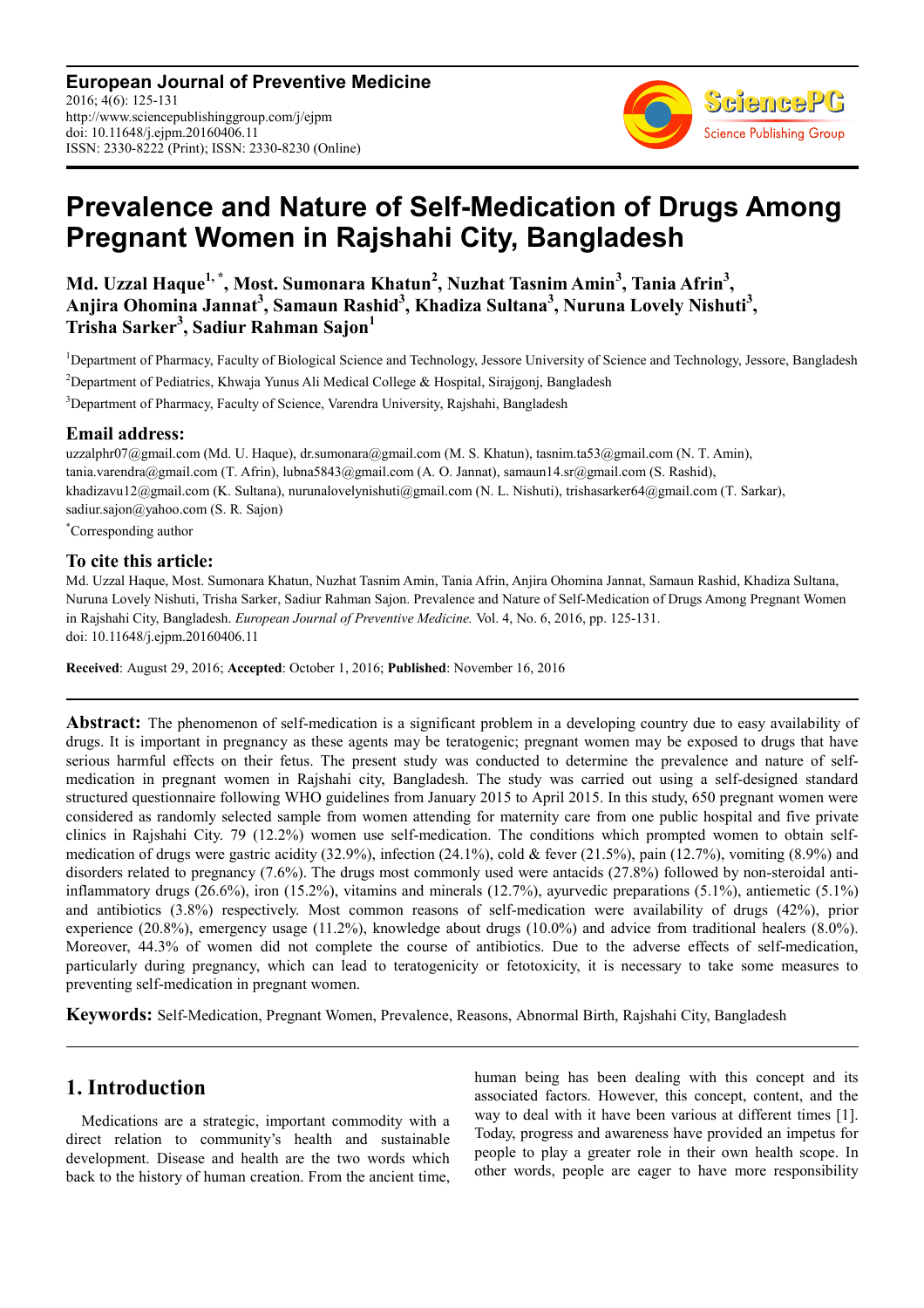towards their own health and obtain appropriate health information from reliable sources to help them decide correctly on health care, thus caused self-medication to become one of the most important aspects of the health care system [2].

Self-medication is not limited to synthetic drugs so today, the numbers of official herbal medicines used in the treatment of diseases is growing compared to the total numbers of official medicines in the world [3] and many pregnant women experience self-medicating with the notion that natural treatments using herbal medicines are not problematic with no maternal and fetal side effects [4]. Studies in several countries have reported differences in using herbal medicine in pregnancy period, for example, in a study by Ernest using herbal medicines in pregnancy varied from in 12% (Australia - Norway) to 55 % (in Africa) [1]. In a study conducted in Shahrekord (town), 51.9% of pregnant women had used herbal medicines remedies [5]. According to the findings of some studies, the arbitrary use of herbal medicines in pregnancy can cause uterine contractions. Strandberg's study showed that high amounts of licorice can increase the risk of premature delivery 2 to 3 times and during pregnancy can cause miscarriage [6].

Some steps should be taken to reduce the self-medication of drugs among pregnant women in our society. Unconditional limitation of access to the drugs, especially harmful drugs, public education to rational drug consumption and limiting the number and types of medications keeping at home, improving the quality of health services and increasing access to community services provision system [2]. Due to the increasingly widespread phenomenon of self-medication and one's direct role in selection and use of drugs, it is necessary to determine affecting factors on changing the behavior of individuals to access appropriate health behavior [7, 8], so the researcher intended to study the prevalence and causes of pregnancy-related problems of self-medication to take a step towards improving the drug consumption culture and the health of mothers and women.

In Bangladesh, the commonness of self-solution of pregnant ladies is thought to be high, more often than not ascribed to the way that most medication can be acquired from drug store without prescription. Subsequently, illnesses of pregnant ladies are treated with drugs which might have a potential to harm the individual as well as the society at large. But there is no sufficient study has been conducted in Bangladesh on self-medication of drugs among pregnant women. Therefore the present study was undertaken to determine the knowledge, attitude, and practice of pregnant women of Bangladesh in terms of self-medication.

# **2. Methodology**

#### *2.1. Setting and Design*

The research was conducted in Rajshahi city, Bangladesh. Rajshahi is situated in the north-west of Bangladesh and the divisional central command of Rajshahi Division and additionally the managerial region that bears its name and is one of the seven metropolitan urban areas of Bangladesh having an expected populace of 853,000. Its aggregate region is  $96.69 \text{ km}^2$  (37.33 sq mi) and is arranged on the northern banks of the waterway Padma (or Ganges which is one of the real streams of the Indian subcontinent). Rajshahi comprises of 4 Thanas, 35 Wards and 175 Mahallahs [9]. In this survey patient sample was taken from-a)Women and children health care centre, Rajshahi, b) Meristopes clinic, Rajshahi, c) Urban health care centre, Rajshahi, d) Rajshahi Medical College Hospital, Outdoor, Rajshahi, e) Maternity Clinic, Rajshahi and f) Islami Bank Medical College Hospital, Rajshahi. The pregnant women were questioned using predetermined questionnaire and the statistic was done by their answers.

#### *2.2. Data Collection*

This cross-sectional health survey was carried out with a self-designed standard questionnaire by directly interviewing the 650 pregnant women in Rajshahi city from January 2015 to April 2015 following WHO rules and British National Formulary. The questionnaire contained some essential variables: age, occupation, education level, monthly family income, delivery number and maternal age of women, the types of drugs commonly purchased, the reasons for which the women engaged in self-medication, the self-recognized symptoms for which the drugs were used and completion of course of antibiotics. The questionnaires were selfadministered and where necessary, were administered on the patients by the research team with the aid of the assistants who had been trained for the study. No financial or material incentive was offered to participants. Written consent was taken from each woman during this study. Oral parenteral consent was taken for participants under the age of 16 years. The questionnaire took about 20 minutes to complete and contained mainly close ended questions. The data collectors went to the hospitals and clinics and persuaded the patient's to participate in the interview session. The dialect of the questionnaire was English which is translated Bengali dialect by the data collectors to the participants whom primary language is Bengali. The Bengali answers given by the respondents translated to the English languages by the data collectors. The patients who were enduring with psychiatric ailments and who were admitted into hospitals/clinics were excluded from the study. Few questionnaires were excluded during the data analysis because of inadequate information.

#### *2.3. Statistical Analysis*

Data were analyzed by Microsoft Excel software-2007. Descriptive statistics (frequency distribution, mean and percentages) were applied to express the obtained data.

#### *2.4. Ethical Considerations*

The study was directed after the general principles (section 12) of WMA declaration of Helsinki and logistically bolstered by the Department of Pharmacy, Jessore University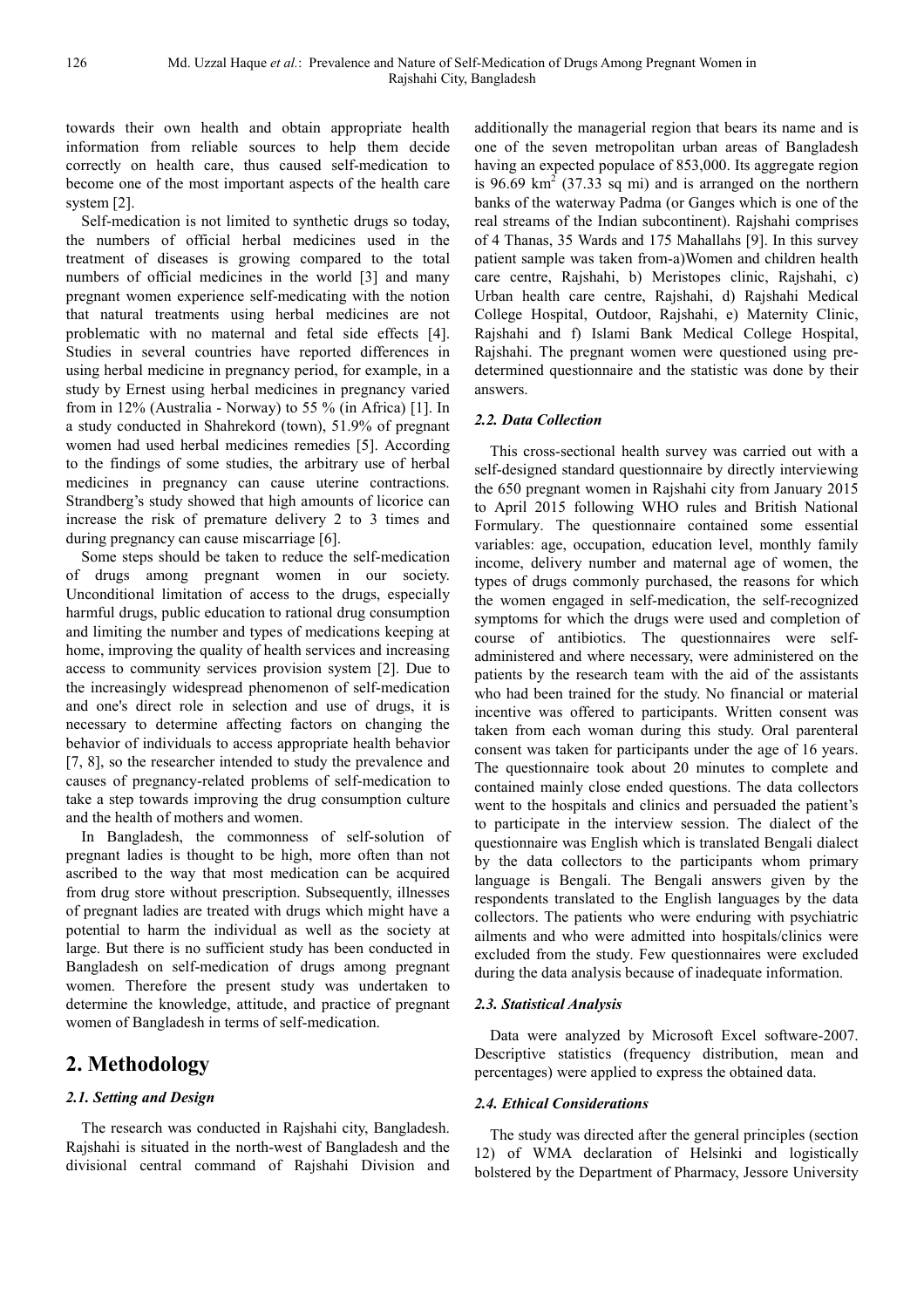of Science and Technology. The human subjects required in this study did not utilize any perilous specialists and tests were not gathered from them. As the human subjects just participated in the interview it was not an essential to take any further endorsement from institutional morals advisory group to lead this survey based research.

### **3. Results**

This is the first health survey in Bangladesh on pregnant women self-curing themselves with medications and was conducted in Rajshahi city of Bangladesh taking after WHO treatment rules and British National Formulary by selfdesigned standard structured questionnaires. In this study, we observed that an incredible part of study populations around 79 (12.2%) pregnant women out of 650 pregnant women self-medicated with drugs amid their pregnancy period, where near about 90% of pregnant women were housewife, 7.6% were service holder and slightest numbers were understudies (2.5%). The most prevalent aged group was 15- 20 years (35.4%) trailed by 30.4% in the aged between 21-25 years and 24.1% in the aged group 26-30 years. The patients aged between 36-40 years (2.5%) purchased the least amount of drugs without prescription. We likewise found that a large portion of the self-cured pregnant ladies (84.8%) originated from low pay family (less than 10000 BDT), 13.9% having month to month family salary in the range of 10000 to 20000 BDT and 1.3% ladies originated from high wage family (more than 20000 BDT). We noticed that 54.4% pregnant women finished their primary school level, 27.8% secondary level, 6.3% graduation level but 11.4% were illiterate. Amid the pregnancy period of first time delivery a major portion of pregnant women (46.8%) took medicines without prescription and this inclination slowly diminished with the expanded of delivery number. Pregnant women who deliver more than three times infant took drugs without prescription at low sum (3.8%). An enormous segment of pregnant women (72.2%) were married at the aged between 16-20 years, 21.5% were between 21-25 years and least amount of women 1.3% were wedded more than 30 years of age appeared in Table 1.

*Table 1. Prevalence of self-medication of drugs and demographic characteristics of the patient.* 

| <b>Question pattern</b>                                                 | <b>Response pattern</b>                   | Frequency N=650 | Percentage |
|-------------------------------------------------------------------------|-------------------------------------------|-----------------|------------|
| Prevalence of self-medication                                           | Drug Consumption without any prescription | 79              | 12.2%      |
|                                                                         | Prescribed Drug Consumption               | 571             | 87.8%      |
| Age in years of population (79) having self-<br>medicated drugs         | $15 - 20$                                 | 28              | 35.4%      |
|                                                                         | $21 - 25$                                 | 24              | 30.4%      |
|                                                                         | $26 - 30$                                 | 19              | 24.1%      |
|                                                                         | $31 - 35$                                 | 6               | 7.6%       |
|                                                                         | 36-40                                     | 2               | 2.5%       |
|                                                                         | >40                                       | $\mathbf{0}$    | $0\%$      |
| Monthly family income of population (79) having<br>self-medicated drugs | $<$ 10,000Tk                              | 67              | 84.8%      |
|                                                                         | 10,000-20,000Tk                           | 11              | 13.9%      |
|                                                                         | $>20,000$ Tk                              | 1               | 1.3%       |
| Occupation of population (79) having self-<br>medicated drugs           | Service Holder                            | 6               | 7.6%       |
|                                                                         | Student                                   | $\overline{2}$  | 2.5%       |
|                                                                         | Housewife                                 | 71              | 89.9%      |
|                                                                         | Illiterate                                | 9               | 11.4%      |
| Education level of population (79) having self-<br>medicated drugs      | Primary                                   | 43              | 54.4%      |
|                                                                         | Secondary                                 | 22              | 27.8%      |
|                                                                         | Graduation                                | 5               | 6.3%       |
| Delivery Number of population (79) having self-<br>medicated drugs      | $\mathbf{1}$                              | 37              | 46.8%      |
|                                                                         | $\overline{c}$                            | 29              | 36.7%      |
|                                                                         | 3                                         | 10              | 12.7%      |
|                                                                         | >3                                        | 3               | 3.8%       |
| Maternal age of population (79) having self-<br>medicated drugs         | <15                                       | $\overline{2}$  | 2.5%       |
|                                                                         | $16 - 20$                                 | 57              | 72.2%      |
|                                                                         | $21 - 25$                                 | 17              | 21.5%      |
|                                                                         | $26 - 30$                                 | $\overline{2}$  | 2.5%       |
|                                                                         | 30 >                                      |                 | 1.3%       |

The fundamental pathological conditions that forced the pregnant ladies to buy the drugs autonomously were gastric acidity (32.9%), infection (24.1%), cold & fever (21.5%), pain (12.7%), vomiting (8.9%), disorders related to pregnancy (7.6%), dysentery, diarrhea & food poisoning (5.1%), dental carries & toothache (3.8%) and anemia (2.5%). The obsessive conditions that imposed the minimal measure of pregnant women to take the medications without prescriptions were hypertension, skin diseases, allergic disorder, UTI, gonorrhea and sore throat shown in Figure 1.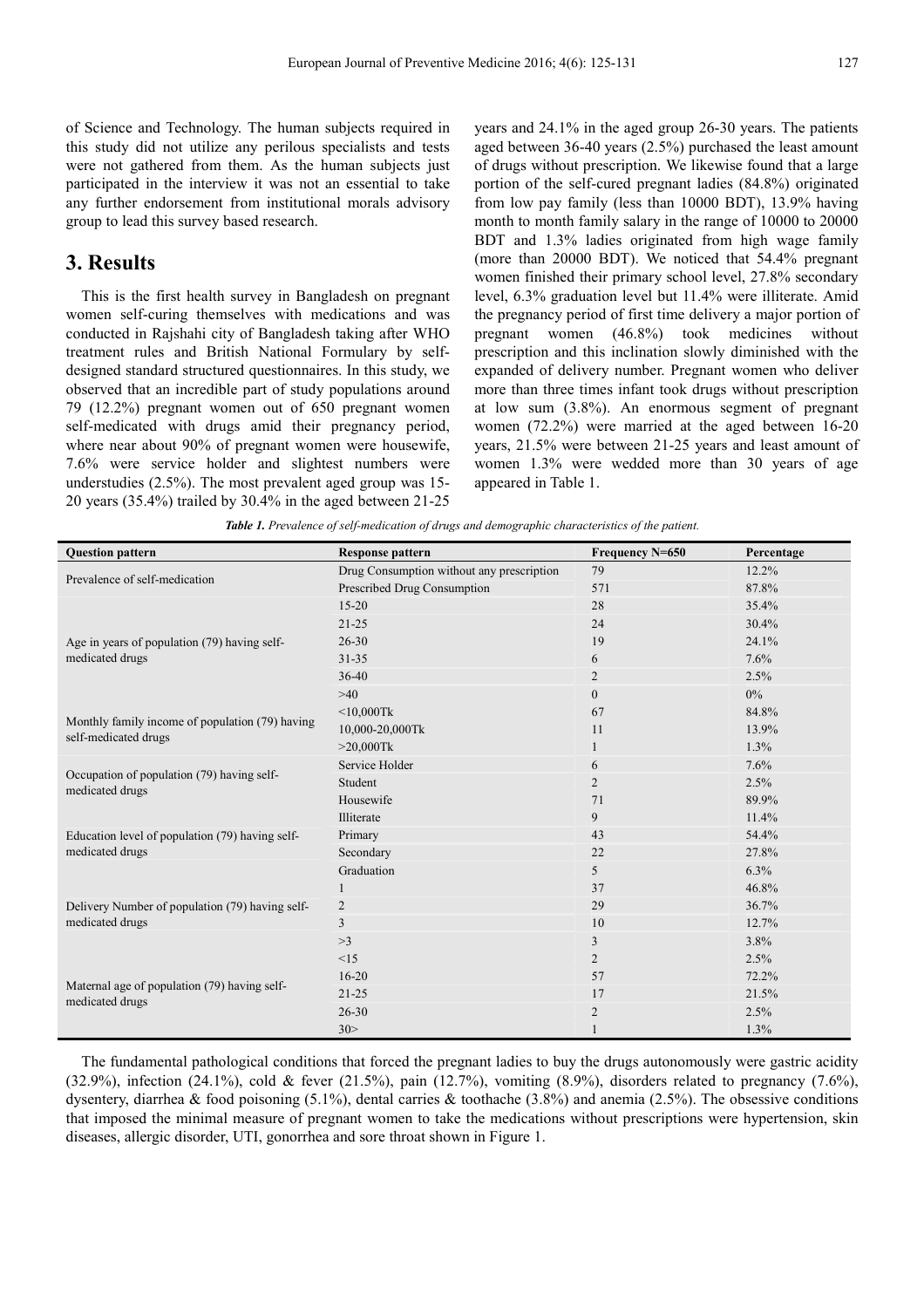

*Figure 1. Pathological conditions for self- medication of drugs.* 

The highest purchased self-medicated drugs were antacid (27.8%) followed by NSAIDs (26.6%), iron (15.2%), vitamins and minerals (12.7%), ayurvedic preparations (5.1%) and antiemetic (5.1%). The slightest bought medications without prescription by pregnant ladies were antibiotics (3.8%), anti-histamine (2.5%) and phenobarbitone (1.3%), Figure 2. The key purposes behind self-medication of drugs among study populations were availability of drugs (42.0%), pre-experience (20.8%), emergency usage (11.2%), knowledge about drugs (10.0%), advice from traditional healers (8.0%), non-serious illness (5.1%) and lack of faith in doctor's practice (2.9%) shown in Figure 3.



*Figure 2. Therapeutic classifications of self-medicated drugs.*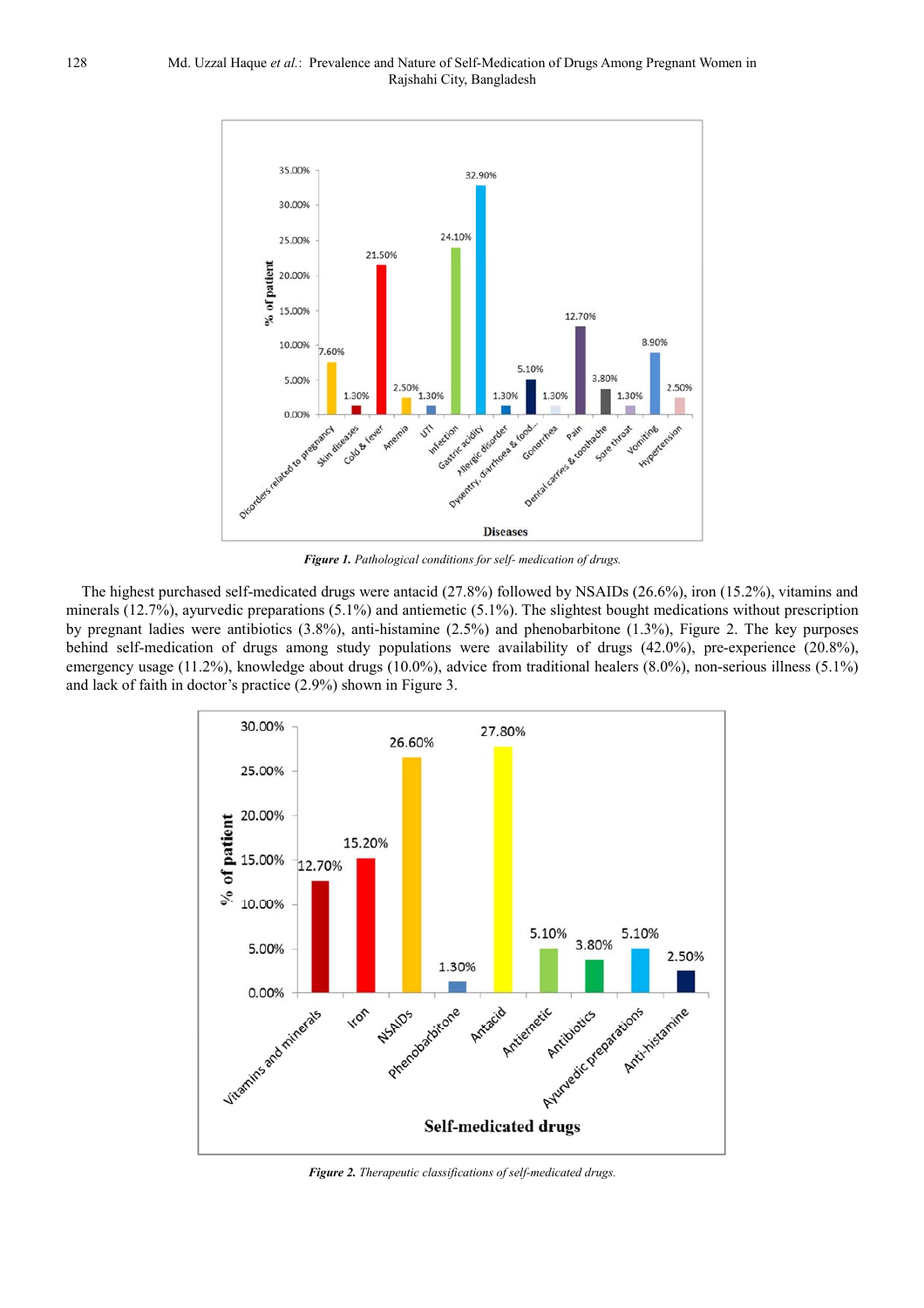

*Figure 3. Reasons for self-medication of drugs.* 

We observed that the pregnant women used different classes of antibiotics for curing infection and other ailments. In our study we just highlighted the course of antibiotics whether they completed or not. Strikingly only 29.1% pregnant women finished their anti-microbial course, 44.3% pregnant ladies did not finish the anti-infection course and 26.6% pregnant women have no learning about course of antibiotic and have no remarks about anti-microbial course, Figure 4.



*Figure 4. Completion of course of self-medicated antibiotics.*

### **4. Discussion**

This study investigated the nature and practice of selfmedication of drugs during pregnancy period among women of Rajshahi city, Bangladesh. About 12.2% of the study participants were self-medicated. Our survey data from this study was lower than the results of another study conducted by Baghianimoghadam and Ehrampoush in Yazd, where they concluded that 85% of people in Yazd self-medicated [10]. However, the current study only included pregnant women for whom self-medication can be more hazardous. It is also not significant if compared to the Helst research in Norway (2008) (57.8%). Several studies have revealed that women self-medicate themselves during pregnancy though there are concerns regarding the adverse effects of any medications taken during pregnancy [11, 12]. For this self-medication of the pregnant mothers has always been a concern for the health care professionalisms. It is evident from different observations from these studies on medications during pregnancy that medication system, methodology (such as prescription collection, interview, chart review etc.) and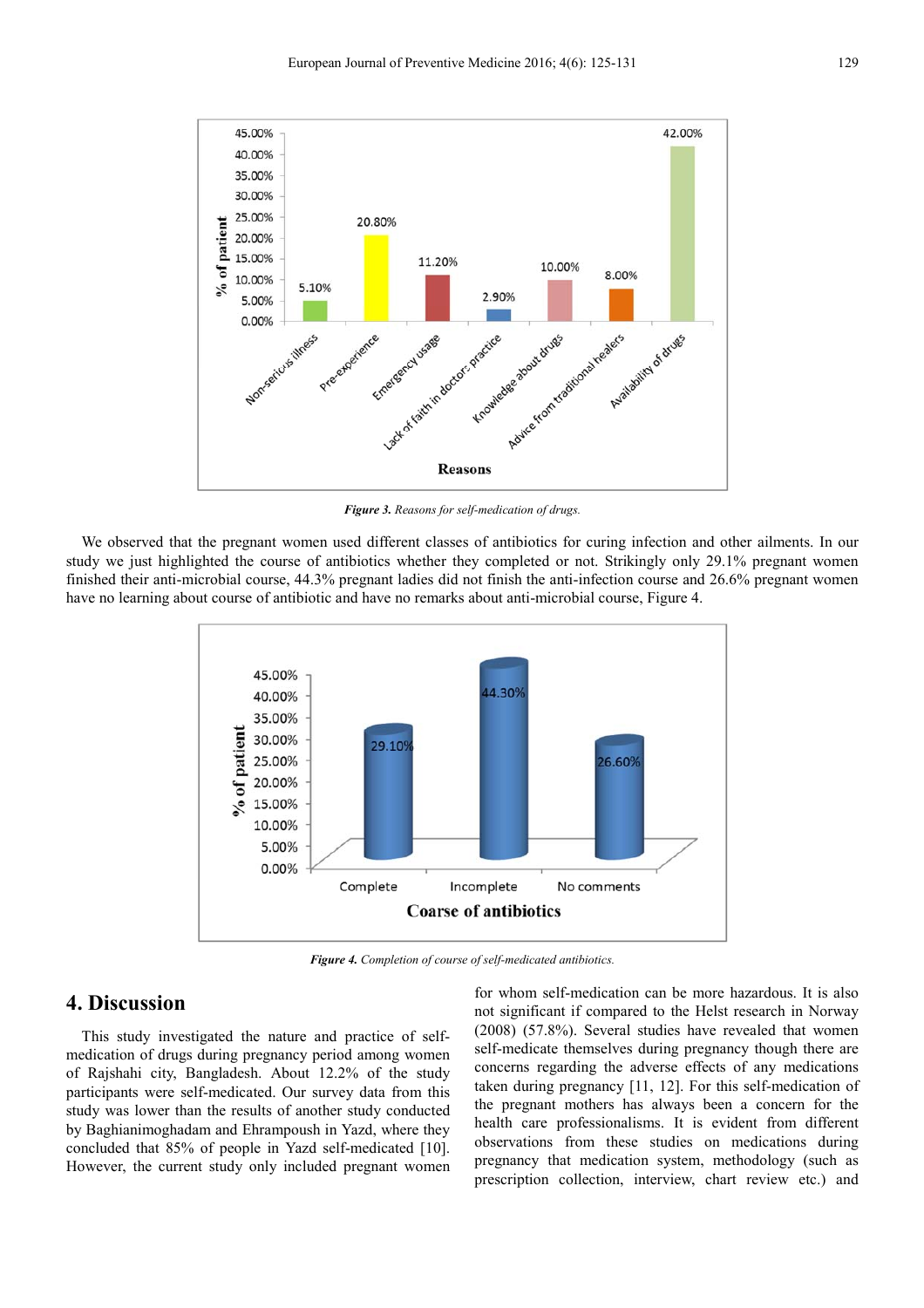health care settings differ in developing and developed countries [13, 14]. Moreover, the methodology difference in all the studies conducted on pregnant women self-medication made the comparison difficult for us to compare our result with other studies. In our study we saw that approximately 42% of the pregnant women self-medicated themselves because of the availability of medications without prescription. Our results resembled with previous studies conducted in the India, Iran, six Latin American countries, Italy, Germany, United States and United Kingdom [15-21]. All these survey results indicated availability of the medications without prescription is primarily accountable for the self-medication of the pregnant women and suggested that a general solution should be made for this problem worldwide. In Bangladesh, health practitioners must enlighten the general people and enhance their awareness about the potential risks of self-medication and, if possible, ordering strictly by the drug administration of our country to prevent selling of medications without prescriptions.

In one study of pregnant women 81.1% of them follow prescription which is similar to our study (87.8%). The most frequent self-medication cases belonged to, in this study, digestive disorders named gastric acidity (32.9%) consistent with Kazeroon study case [22]. In Nordeng study 2004, the most common cases of self-medication were in herbal medicines of cold and respiratory diseases, the most prevalent reasons for self-medication in this study were mildness of illness, expensiveness of medicinal costs and harmlessness of herbal products (2002) that is consistent with Shanker study [23]. While in our study we saw that pregnant women self-medicated themselves in case of gastric acidity (32.9%), infection (24.1%), cold & fever (21.5%), pain (12.7%), vomiting (8.9%), disorders related to pregnancy (7.6%), dysentery, diarrhea & food poisoning (5.1%), dental carries & toothache (3.8%) and anemia (2.5%). In Kerman City, reusing prescribed drugs, inability to afford the physician's fee and the costly medical services have been the most common reasons for self-medication [24]. While in our study the prevalent reasons of self-medication were availability of drugs (42.0%), pre-experience (20.8%), emergency usage (11.2%), knowledge about drugs (10.0%), advice from traditional healers (8.0%), non-serious illness (5.1%) and lack of faith in doctor's practice (2.9%).

In our study we observed that the pregnant women took different categories of drugs for treatment of their diseases. Interestingly they bought 3.8% antibiotics for treatment of their ailments without prescription which is alarming for our society. We also noticed that a great portion of participants (44.3%) did not complete the course of antibiotics. There is no relevant data in our previous studies for comparison with our data. As we know some antibiotics have teratogenic effect and according to the intensity of their teratogenic activity they are placed in different pregnancy categories. So taking antibiotic without prescription might cause teratogenicity in the pregnant women if not handled with extreme care. Again one antibiotic may not be safe for the pregnant women in every trimester. So if a situation appears

to use antibiotics then it should be cautiously prescribed by a health care specialist. We recommend the future researcher for conducting further studies regarding fetotoxicity and teratogenicity of self-medication of antibiotics amid pregnancy period of women.

### **5. Conclusions**

In our study we can see that self-prescription of medications among pregnant ladies in our nation is regular like other developing nations. Self-prescription can diminish future and personal satisfaction of the populace. In addition self-medication propensity among pregnant women could hamper the future generation as it intensely affects the embryo. Effective factors for this problem are communityrelated, for which solving social issues is the solution. It is vital for powers to arrange instruction programs, build up offices to empower less demanding visits to doctors, and prevent the sale of non-prescription medications. To keep off this self-medication propensity we can dispatch awareness program socially or by media, by orchestrating seminars, by expanding the quantity of government maternity care centre from where they can take the important consideration in modest cost and educate all the pregnant ladies about the awful impacts of self-medication.

# **Abbreviations**

NSAID: Non-Steroidal Anti-inflammatory Drug; WHO: World Health Organization; WMA: World Medical Association.

# **Competing Interests**

The authors declare that they have no competing interests.

# **Acknowledgements and Affiliations**

This work was logically supported by Jessore University of Science and Technology and the authors would like to acknowledge the support received from Department of Pharmacy, Faculty of Science, Jessore University of Science and Technology, Jessore-7408, Bangladesh.

### **References**

- [1] Ahadian M. Self-medication and drug abuse. J drug Nedaye Mahya. 2007, 1: 14-35.
- [2] Ceremony A, Charmed F, Haqqani H. Rates of self-medication factors in Tehran. J Med Purific. 2007, 14-16.
- [3] Azadbakht. M 5 herbal remedies against common protozoa. Azandaran Uni Med Sci. 2008, 18: 132-118.
- [4] Holst L, Haavik S, Nordeng H. Raspberry leaf e should it be recommended to pregnant women? Complement Ther Clin Pract. 2009, 15: 204e8.